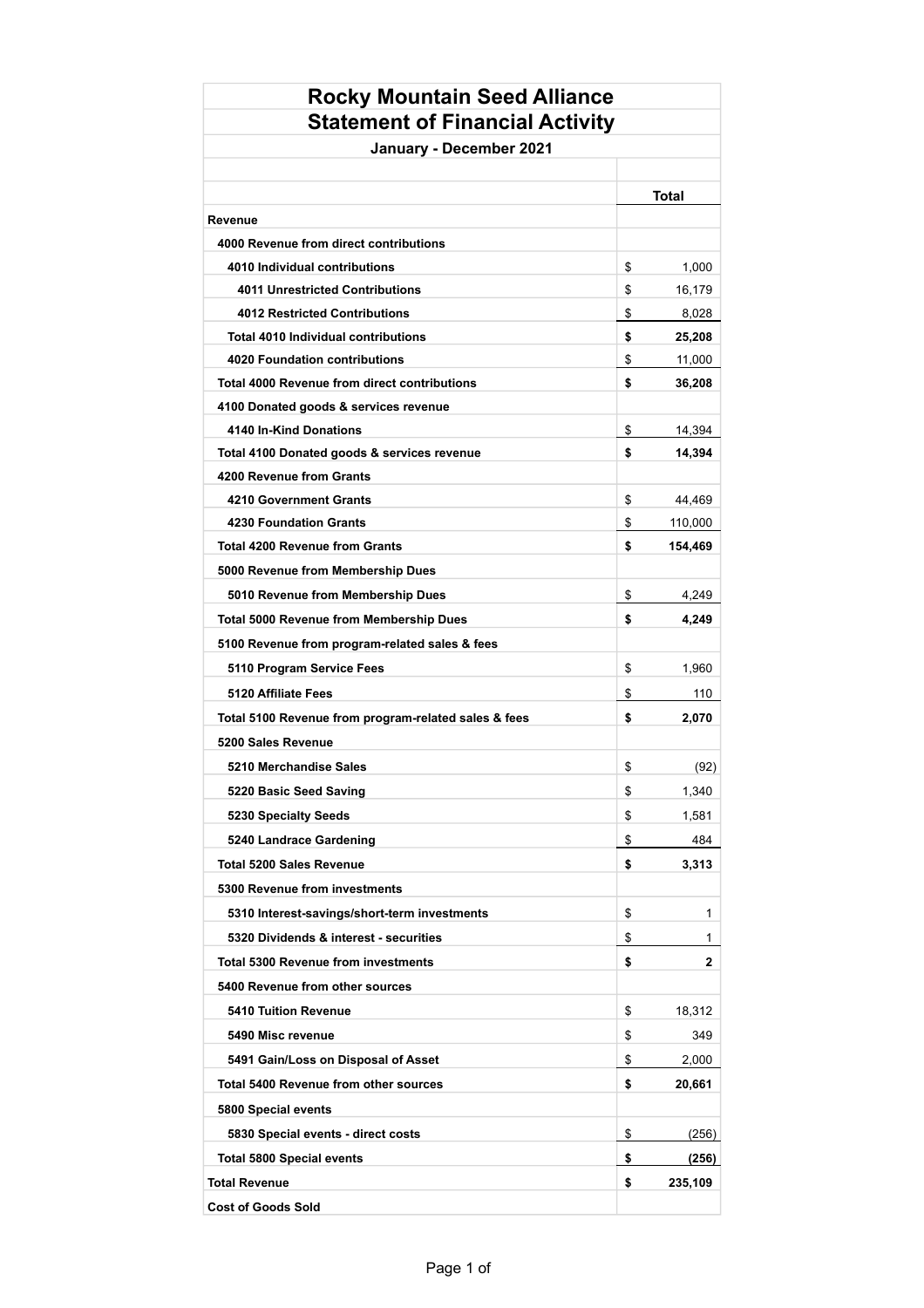| 6000 Cost of Goods Sold                           |               |
|---------------------------------------------------|---------------|
| 6020 Other - BasicSeedSaving                      | \$<br>1,011   |
| <b>Total 6000 Cost of Goods Sold</b>              | \$<br>1,011   |
| <b>Total Cost of Goods Sold</b>                   | \$<br>1,011   |
| <b>Gross Profit</b>                               | \$<br>234,098 |
| <b>Expenditures</b>                               |               |
| 7200 Salaries & Related Expenses                  |               |
| 7210 Salaries & wages                             | \$<br>140,245 |
| 7240 Payroll taxes, etc.                          | \$<br>11,771  |
| 7250 Payroll Service Fees                         | \$<br>679     |
| <b>Total 7200 Salaries &amp; Related Expenses</b> | \$<br>152,695 |
| <b>7500 Contract Service Expenses</b>             |               |
| <b>7520 Accounting Fees</b>                       | \$<br>8,051   |
| 7530 Legal fees                                   | \$<br>31      |
| <b>7540 Consultants</b>                           |               |
| <b>7541 General Consulting</b>                    | \$<br>2,100   |
| 7542 Graphics                                     | \$<br>335     |
| 7544 Website/IT Consulting                        | \$<br>35      |
| 7546 Social Media                                 | \$<br>450     |
| <b>Total 7540 Consultants</b>                     | \$<br>2,920   |
| 7560 Volunteer Stipend                            | \$<br>2,500   |
| 7570 Temporary help - contract                    | \$<br>1,327   |
| <b>7580 Professional Services</b>                 |               |
| 7583 Seed Teachers                                | \$<br>1,400   |
| 7584 Honorarium                                   | \$<br>5,932   |
| <b>7585 Other Professional Services</b>           | \$<br>9,138   |
| <b>Total 7580 Professional Services</b>           | \$<br>16,470  |
| <b>Total 7500 Contract Service Expenses</b>       | \$<br>31,299  |
| 8100 Nonpersonnel expenses                        |               |
| 8110 Supplies                                     | \$<br>2.984   |
| 8130 Telephone & telecommunications               | \$<br>169     |
| 8140 Postage & Shipping                           | \$<br>2,169   |
| 8160 Computer Software & Hardware                 | \$<br>824     |
| 8170 Printing & Copying                           | \$<br>1,492   |
| 8190 Internet/Web/Hosting Fees                    | \$<br>1,370   |
| <b>Total 8100 Nonpersonnel expenses</b>           | \$<br>9,008   |
| 8200 Facility & equipment expenses                |               |
| 8220 Utilities                                    | \$<br>100     |
| 8270 Depreciation & Amortization                  | \$<br>3,729   |
| Total 8200 Facility & equipment expenses          | \$<br>3,829   |
| 8300 Travel & meetings expenses                   |               |
| 8310 Transportation                               | \$<br>2,482   |
| 8320 Meals                                        | \$<br>62      |
| 8330 Lodging                                      | \$<br>2,107   |
| 8340 Airfare                                      | \$<br>484     |
| 8360 Per Diem                                     | \$<br>315     |